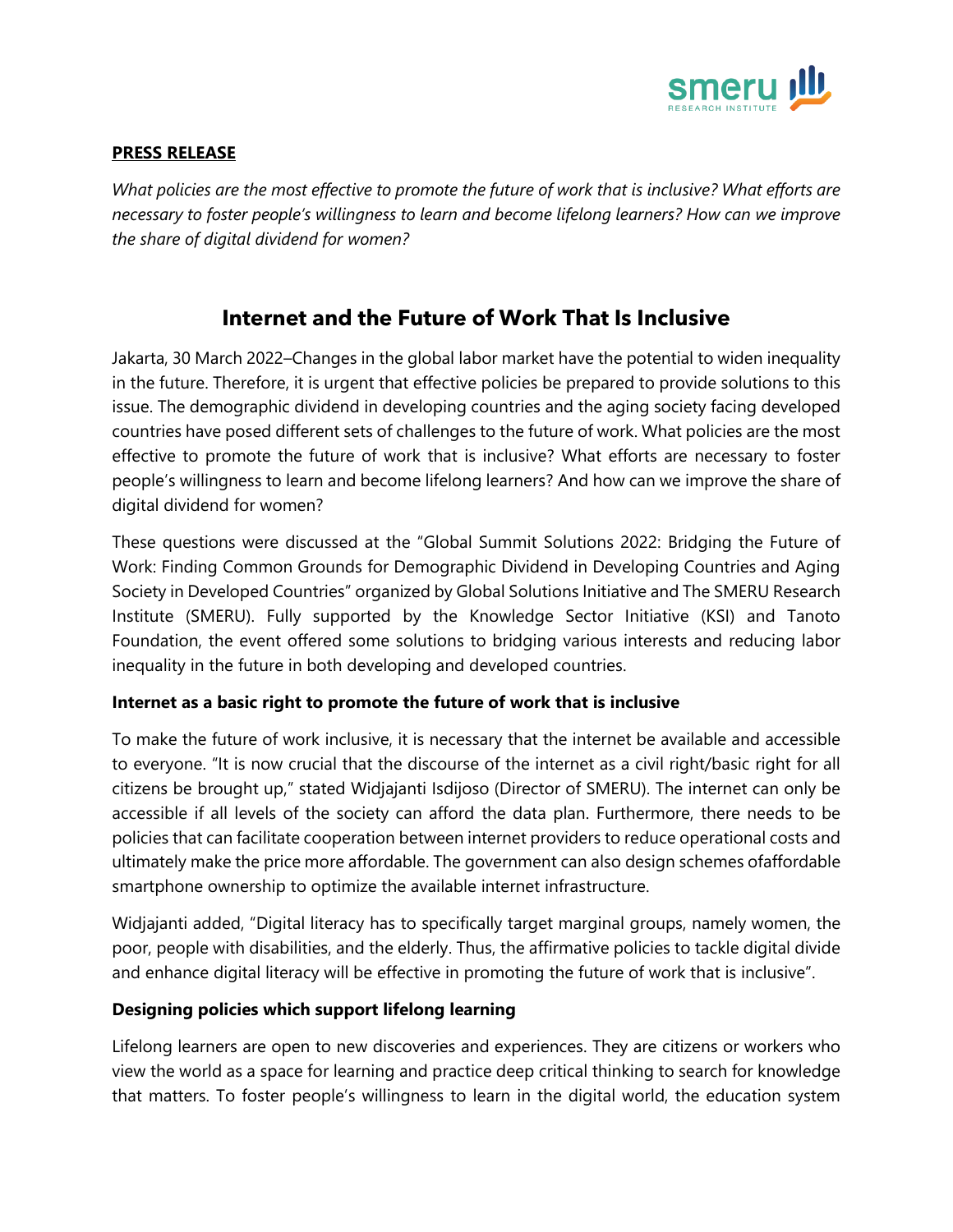

needs to be upgraded so that students can learn at the applying level and possess the growth mindset that encourages them to develop innovations.

Skills acquisition becomes a crucial factor which affects the future of work. That is why it is important to design policies that support lifelong learning. "The government can work with edtech start-ups in providing accessible online materials for the workforce to reskill and upskill themselves independently," said Widjajanti. It is true that technology eliminates some jobs, but it also creates new ones. Therefore, efforts to support the learning of new skills in later life will overcome inequality and improve well-being.

## **Inclusive digital technologies have the potential to break down work barriers that women face.**

All over the world, women continue to suffer from unaffordability, lack of connectivity, and lack of access to devices. If not properly addressed, existing gender gaps in access to the internet will likely lead to gender inequalities in the labor market and financial inclusion. Meanwhile, information and communications technologies (ICT) have the potential to provide opportunities to deliver services that can reach the poor and marginalized groups, including women. "Policies aimed at reducing gender gaps in the access to the internet and devices will help empower women, as well as prevent and reduce gender inequalities in many aspects of life," said the SMERU Director, Widjajanti Isdijoso.

Secondly, it is equally important to improve women's digital skills and readiness to utilize technologies. Policies to reduce inequalities in digital literacy and skills need to be tailored to the needs of each demographic group, as everyone embraces digitalization at a different pace.

Furthermore, digital technologies have the potential to minimize or even eliminate barriers to employability faced by women. Some underlying constraints regarding social norms, such as unequal share of unpaid care work between men and women, could lead to women being unable to fully capitalize on what digitalization has to offer. Therefore, reevaluating social norms on how men and women share unpaid care work is deemed necessary so that women can make use of the internet to access more gainful employment.

Lastly, data shows that online and ICT-facilitated violence against women and girls continues to be on the rise during the COVID-19 pandemic. Policymakers should be concerned with the rise in online violence, as it can ultimately impact women's access to online services or their education and employment opportunities. Consequently, the governments of G20 countries must be proactive in strengthening law enforcement to eradicate online violence against women. To note, many developing countries still do not have regulations to address issues of online violence against women and girls.

The shift in the types of work requires an advancement in nontechnical skills so that human resources can effectively work side by side with the latest technology and stay relevant with the